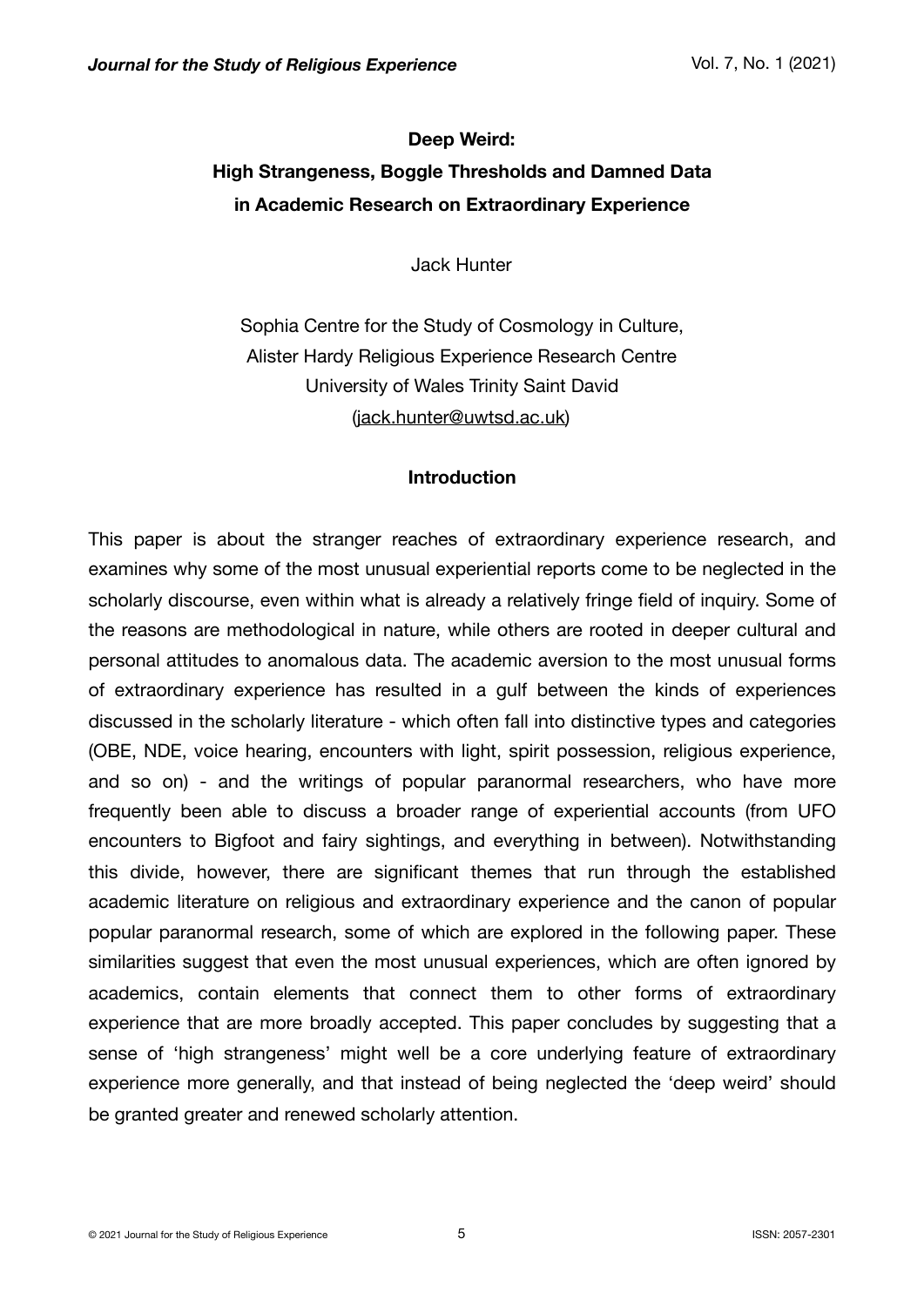# **High Strangeness**

In the annals of research on extraordinary experience there are certain cases that are so strange that they stand out from the crowd. These are stories of experiences that are far weirder than, for example, the slightly above chance evidence for psi revealed in parapsychological experiments, or the average ghost encounter or UFO sighting. These experiences are utterly bizarre, and cannot be neatly classified or understood - they are experiences that fall between the established categories of researchers and academics. UFO experiencer and researcher Mike Clelland, for example, describes how real-life paranormal experiences are often enmeshed in a "tangled knot of implausibility" in which "synchronicity spills over the edges like an unattended sink" (Clelland, 2020, p. 44). In Clelland's case, his own UFO experiences were synchronistically intertwined with numerous uncanny encounters with owls. Seemingly distinct paranormal events and experiences often merge and overlap in the real world. Indeed, so common is this kind of paranormal cross-pollination in the life-worlds of many experiencers, that Clelland considers it "a sign to trust the event as legitimate. The more complicated the interwoven details, the more valid it seems" (Clelland, 2020, p. 44). In the popular UFO and paranormal literature this element of paranormal experience is referred to as the 'High Strangeness' factor. The term was coined by the pioneering UFO researcher and astronomer Dr. J. Allen Hynek (1910-1986) in the context of his 'Strangeness Rating' for UFO encounters. He explains:

A light seen in the night sky the trajectory of which cannot be ascribed to a balloon, aircraft, etc., would […] have a low Strangeness Rating because there is only one strange thing about the report to explain: its motion. A report of a weird craft that descended within 100 feet of a car on a lonely road, caused the car's engine to die, its radio to stop, and its lights to go out, left marks on the nearby ground, and appeared to be under intelligent control receives a high Strangeness Rating because it contains a number of separate very strange items, each of which outrages common sense […] (Hynek, 1979, p. 42).

In other words, the strangeness rating is a measure of "the number of information bits the report contains, each of which is difficult to explain in common sense terms" (ibid.). Computer scientist and UFOlogist Dr. Jacques Vallee later expanded Hynek's rating, elaborating seven distinct levels of strangeness - ranging from the lowest level of a simple sighting of a light in the night sky all the way up to abduction experiences and the psychic side of the the UFO phenomenon, accounts of which contain the highest number of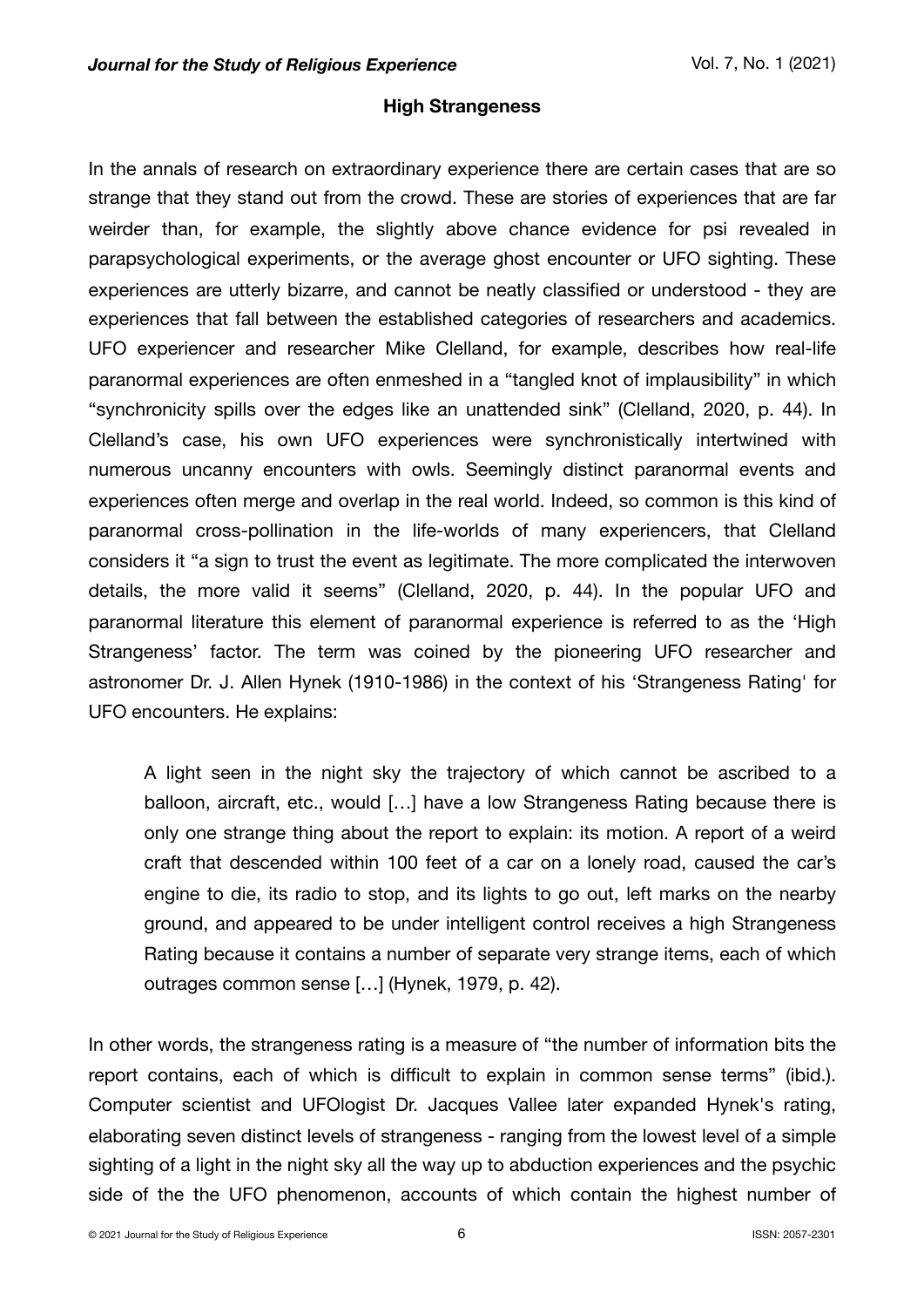anomalous information bits (Vallee, 1977, pp. 114-119). Through his work, Vallee has demonstrated that the UFO experience is far stranger than the standard 'nuts-and-bolts' and extraterrestrial hypothesis (ETH) perspectives would often like to admit, and suggests that UFO experiences have a great deal in common with other forms of extraordinary experience reported throughout history (cf. Graham, 2017). More recent writings from the popular paranormal field have also begun to highlight the high strangeness that permeates other areas of the paranormal, such as in the case of Bigfoot encounters, and other cryptozoological interactions, which often cannot be adequately distinguished from accounts of poltergeist, fairy and UFO experiences (Cutchin & Renner, 2020). A Bigfoot sighting is not always just a Bigfoot sighting, and is often much more - including telepathic communications, dream visitations and other psychic experiences. In a 1991 survey of the work of the independent psychical researcher D. Scott Rogo (1950-1990), George P. Hansen commended Rogo's willingness to tackle even those elements of the paranormal 'that most consider "subversive"' (Hansen, 1991, p. 33). Hansen goes on to list many of the complex overlaps that characterise high strangeness experiences, the most 'subversive' aspects of the already marginalised paranormal:

…demonic experiences, bigfoot sightings, poltergeist action, and phenomena suggesting survival of bodily death have all been reported in conjunction with UFOs. Strange animal mutilations have been reported in poltergeist cases as well as with ufo sightings. Striking ESP experiences […] have been reported by ufo contactees. Some of the contactees claim bedroom visitations by angels, extraterrestrial aliens, and mythical creatures. Similar experiences have been reported for thousands of years. These are unsettling claims not only because of their innate strangeness, but also because they fall between the discrete categories most people assume to be valid, and thus most researchers (even those in parapsychology) prefer to ignore them (Hansen, 1991, p. 33).

Because the more outlandish elements of paranormal experience are often ignored or dismissed, even by parapsychologists, Hansen suggests that the responsibility to investigate them has often fallen to journalists and other popular writers. Charles Fort's (1874-1932) collections of 'Damned Facts' (Fort, 2008), John Keel's (1930-2009) investigations of the Mothman, Men in Black and other mysteries (see Keel, 1971; 2002; 2013), the hugely influential books of Jenny Randles on the alien abduction phenomenon (see, for example, Randles, 1988), and Albert Rosales' recent epic compendia of humanoid encounters (for instance, Rosales, 2016), are good examples of popular researchers who have embraced High Strangeness in their writings. Despite its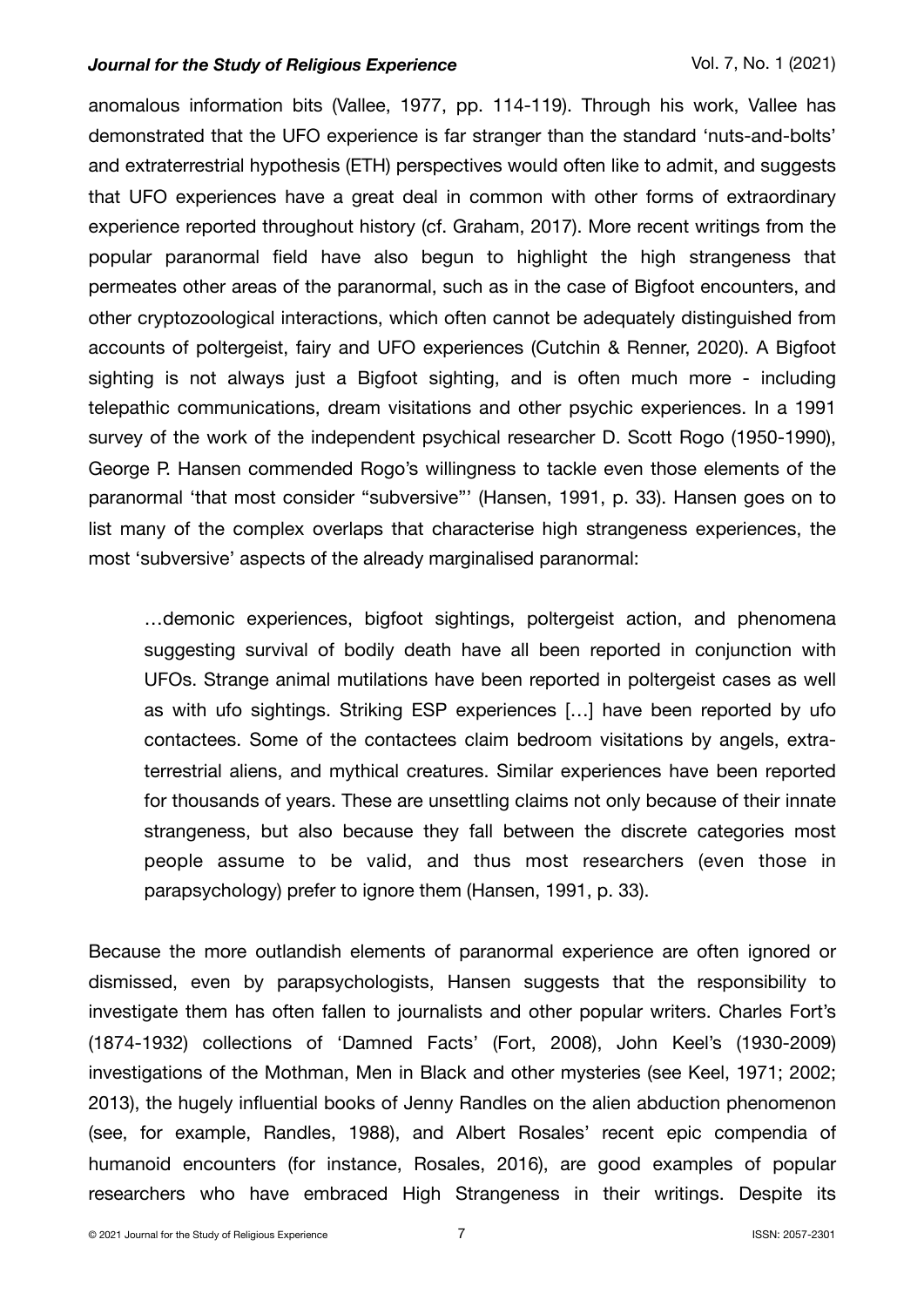acceptance as an almost defining feature of paranormal experience in the popular and Fortean research communities, however, very little attention has been paid to the High Strangeness factor in the context of academic or scientific research on extraordinary experience more generally - though the recent writings of Jeffrey J. Kripal have paved the way for further exploration (Kripal, 2010; 2011; 2020). Why, then, has High Strangeness received such little scholarly attention?

# **Boggle Thresholds and Academic Research on Extraordinary Experience**

One possible explanation has been offered by the historian of psychical research Renée Haynes (1906–1994), who coined the term 'Boggle Threshold' to refer to the point at which an extraordinary experience or phenomenon is deemed so outlandish and unlikely that it is entirely dismissed by the researcher. She explains that:

Individual boggle thresholds will vary […] with individual temperament, history, training, and aptitude. They will also be influenced by […] the groups to which each individual is linked: family, friends, school, employment, university. In people brought up in the discipline of the physical sciences the levels of boggledom are likely to differ considerably from the levels found in those brought up in the humanities (Haynes, 1980, p. 94).

Boggle Thresholds also play their part in academic fields that actively engage in research on extraordinary experience (as opposed to simply ignoring it), such as parapsychology and religious experience research. Boggle Thresholds may, for example, place limits on the kinds of experiences that a study will take into consideration - and there might well be pragmatic reasons for excluding certain phenomena from a research project. For example, in their pioneering study, published as the *Census of Hallucinations* in 1889, philosopher Henry Sidgwick (1838-1900) and colleagues in the Society for Psychical Research (SPR) made use of what qualitative research methodologists call a 'filter question' at the beginning of their survey (Krosnick & Presser, 2018, p. 264), specifically to filter out certain kinds of experiences that might 'muddy the waters' in their study of hallucinatory experiences. Their filter question was:

Have you ever, when believing yourself to be completely awake, had a vivid impression of seeing or being touched by a living being or inanimate object, or of hearing a voice; which impression, so far as you could discover, was not due to any external physical cause? (Sidgwick, 1891, p. 52).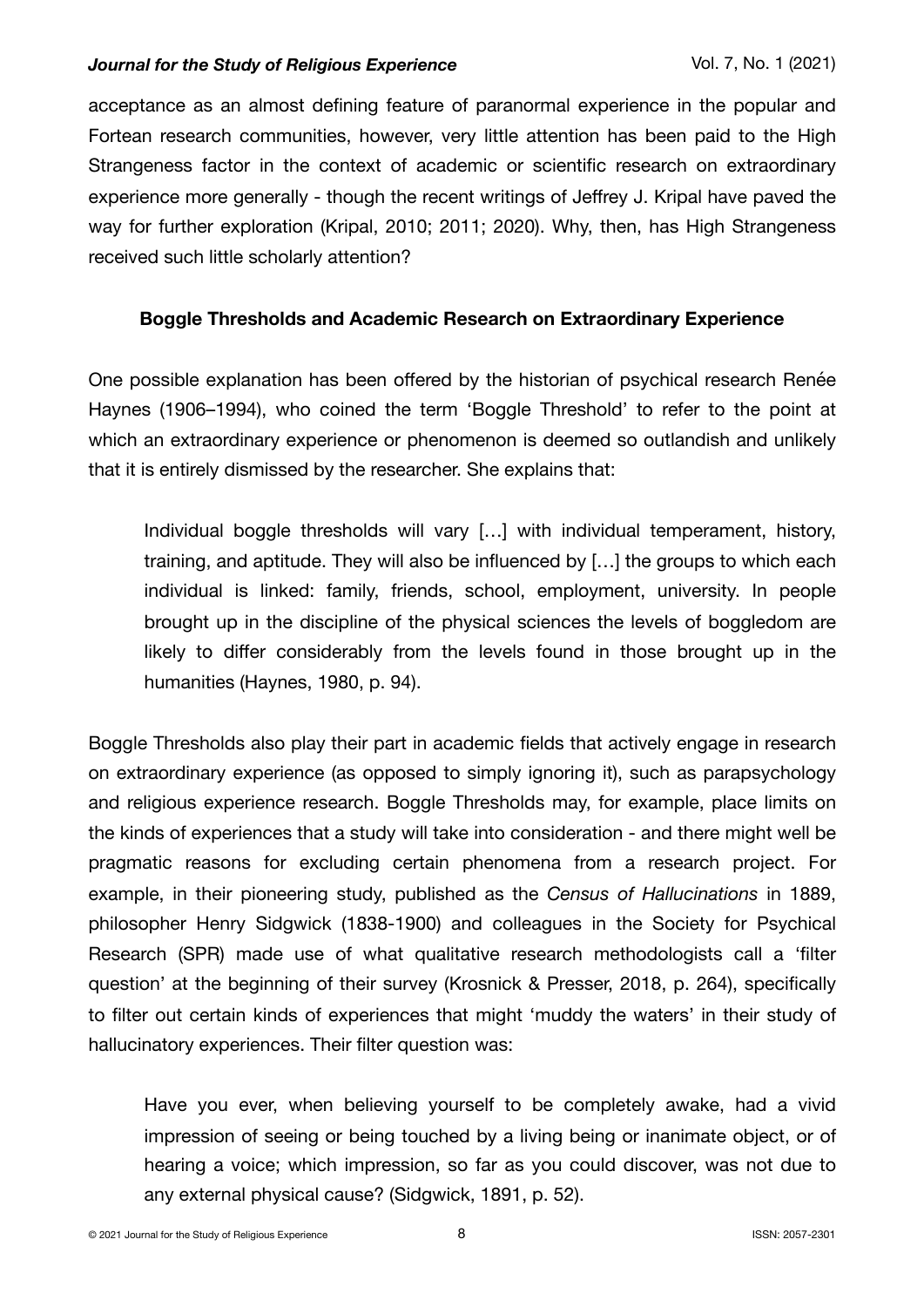Sidgwick explains that this 'last sentence is intended to exclude, as far as possible, a class of experiences which are liable to confound with hallucinations' (Sidgwick, 1891, p. 52). The implication is that there are certain experiences, such as those that occur in dreams, or visual illusions when not 'completely awake,' for example, that should be ruled out of a study of auditory and visionary hallucinations. But what about experiences that fall between these categories - those peculiar times when we are between waking and sleeping, in hypnagogic and hypnopompic states, that are rich in hallucinatory experiences, for example (Ohayon et al., 1996)? A whole plethora of extraordinary experiences is potentially ruled out from the start. As sociologist David Yamane suggests, 'by using a closed-ended question as a filter […] qualitative researchers run the risk of filtering out those who do not understand their experiences in the terms given by the researcher' (Yamane, 2000, p. 180). The Religious Experience Research Unit at Oxford University also took a similar approach to the collection of its data on contemporary religious experiences in the 1960s, using a combination of public calls for experiential narratives in newspapers, pamphlets and via questionnaires (Hardy, 2006, pp. 17-25). This research employed the now famous 'Hardy Question' - named after the founder of the research unit, Sir Alister Hardy (1896-1985) - to try to focus the enquiry onto certain types of extraordinary experience:

Have you ever been aware of or influenced by a presence or power, whether you call it God or not, which is different from your everyday self?

Hardy notes in his own analysis of the data collected by the RERU, however, that in spite of the filter question the general public continued to send in 'accounts of the more ecstatic experiences,' and as such the research team ultimately decided against trying to restrict the kinds of experiences that people could submit to the collection (Hardy, 2006, p. 19). This is perhaps indicative of the 'wild' nature of real-world religious experiences, which do not necessarily fit neatly into simplistic classificatory schemes. Hardy's decision to allow the incorporation of heterodox accounts of religious experiences, therefore, has led to the creation of a very rich resource for researchers. The Religious Experience Research Centre (RERC), as it is now called, is currently based at the University of Wales Trinity Saint David and houses over 6,000 self-submitted reports of 'religious experiences' from the general population, and is ripe for research on the overlaps between paranormal, religious and other extraordinary experiences.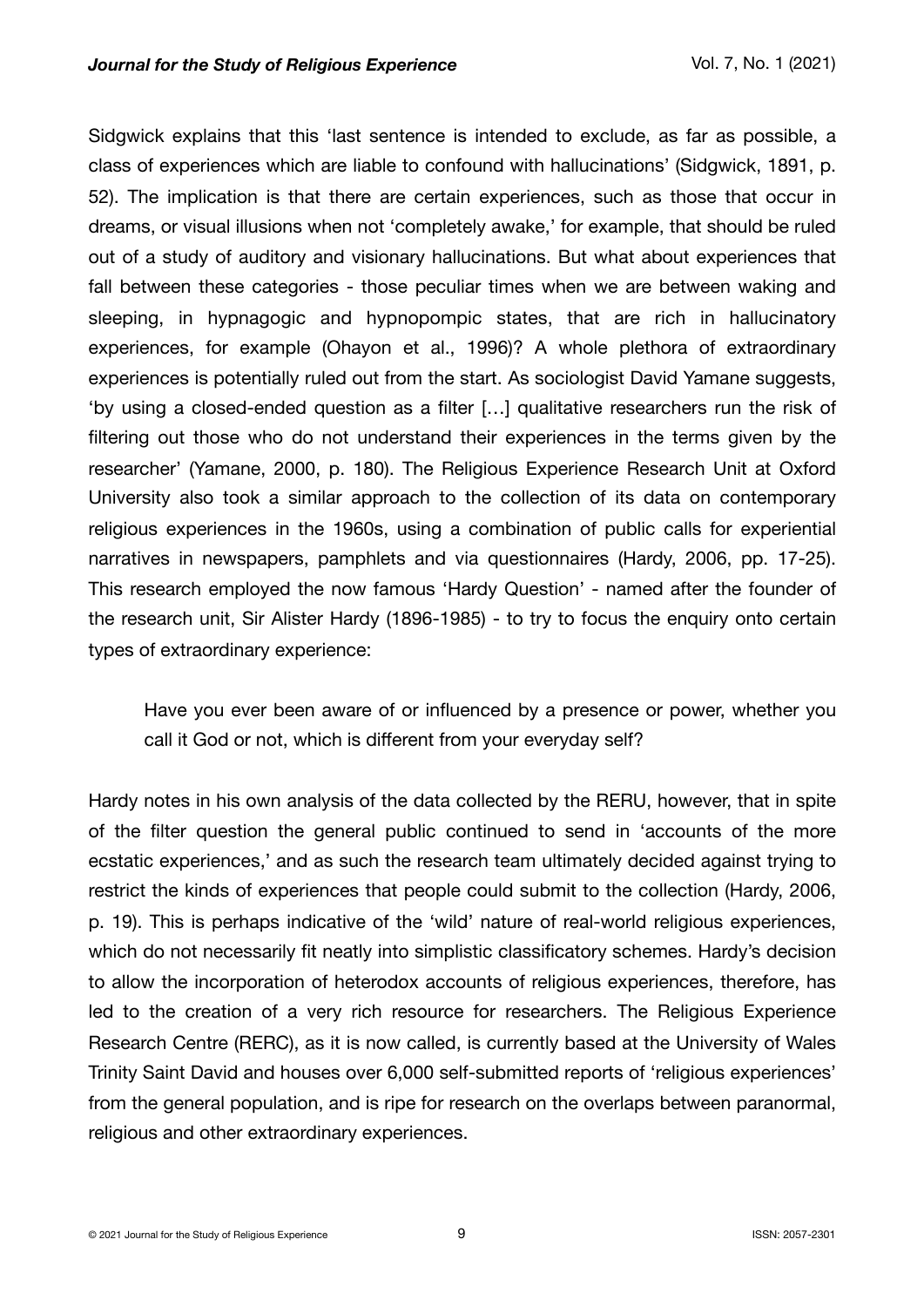# **Damned Experiences**

The contents of the RERC archive has provided the source material for several studies of religious experience, and various different attempts at categorising them into distinctive types, but this work has often also continued to perpetuate a distinction between certain kinds of experiences. In his 1977 phenomenological study, for example, Timothy Beardsworth focussed in particular on experiences of a 'sense of presence' drawn from the first 1,000 submitted reports. He explains how he classifies these experiential narratives in the introduction to his analysis:

The episodes I shall quote involve "sensory" phenomena - visions, voices, and the like. I classify the phenomena under separate [headings] according to the "sense" involved: (1) visual, (2) auditory, (3) tactile, (4) inward sensations. There is also (5) the sense of a "presence", the feeling that someone is there, based on no sensory evidence at all. This feeling, I think, so far as being out on a limb, somehow underlies the other "sensory" categories (Beardsworth, 1977, p. ix).

Beardsworth goes on to give numerous fascinating accounts from the archive, categorising them according to the criteria listed above. The following extract is a randomly-selected, though more or less representative example from Beardsworth's study that shares similar features with many of the experiences submitted in response to Hardy's question, and is the kind of account commonly featured in analyses of the archive's contents. You could say it is a reasonably standard religious experience:

Male 60: "There was no sensible vision, but the room was filled by a Presence which in some strange way was both about me and within me. I was overwhelmingly possessed by Someone who was not myself, and yet I felt I was more myself than I had ever been before…" (cited in Beardsworth, 1977, p. 122).

Experiential accounts such as this give very intimate insights into what are often powerfully transformative, and deeply personal, moments in peoples' lives, and are a rich source of data for research. These are extraordinary experiences to be sure - they include encounters with beings of light, hearing disembodied voices, out-of-body experiences, transfiguration of landscapes, and many interactions with entities interpreted as angels, God, Christ and the Holy Spirit - but there are also experiences contained in the RERC archive that do not often appear in such studies - out-lying accounts that do not quite fit into the ordered frameworks put together by academic researchers. The following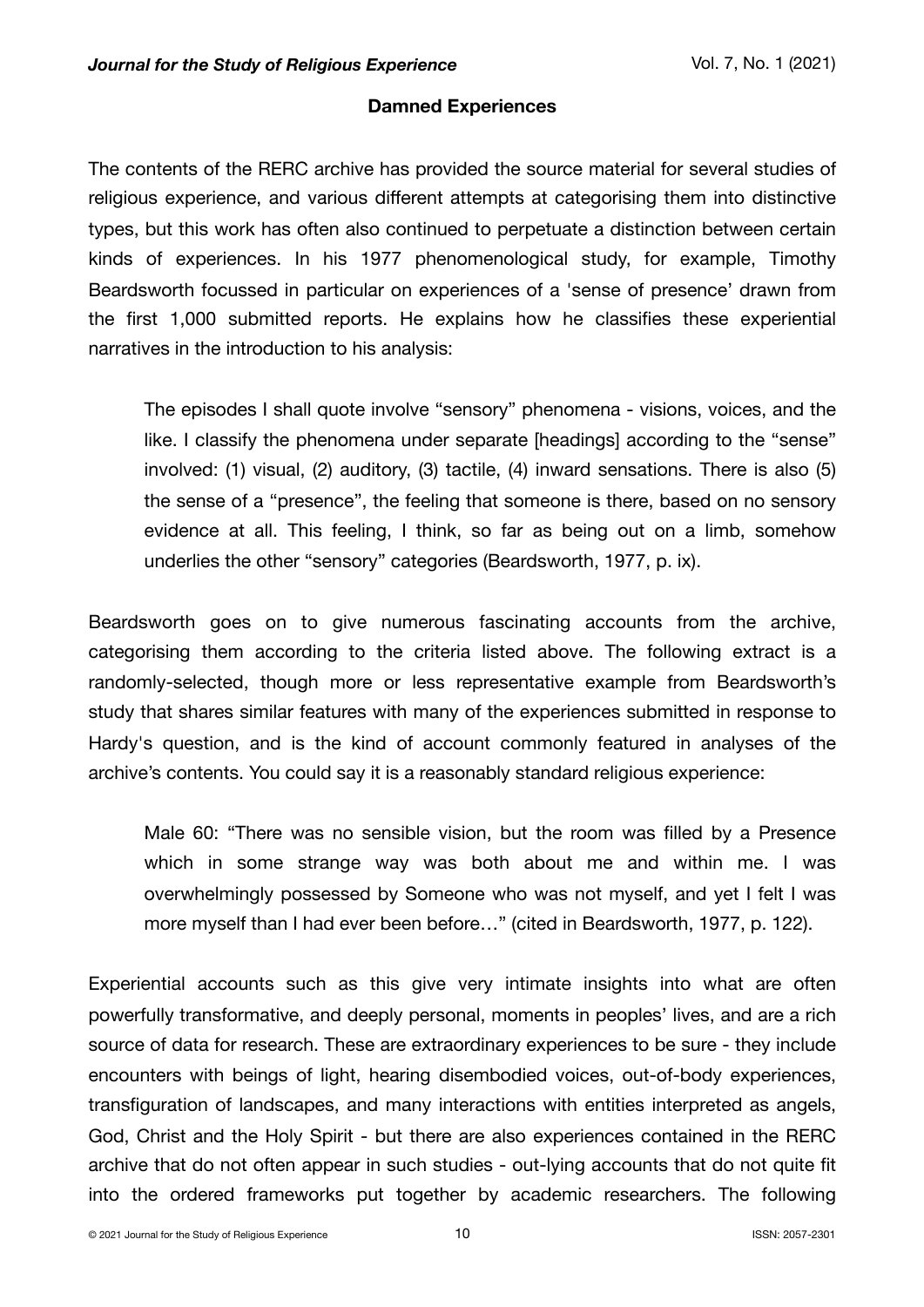account, for example, which I found during my own perusal of the archive, has the reference number 000235 so was presumably included in the first one thousand accounts surveyed by Beardsworth in the 1970s. The experience is undoubtedly a sensory (visual) one, and includes a very distinct sense of presence, though for some reason the account does not appear in his exploration of sensed presences in the archive:

On the Friday a man came to clean the carpet and curtains in the drawing room. Later on there was a complete fusing of everything electrical. Clocks, radios, refrigerator, freezer, T.V. all the lights etc. In the evening I lay down on a sofa, closed my eyes and tried to relax. I then saw several little green men with very unpleasant expressions. They were looking at me. They seemed to be at a distance. I suppose "gnomes or goblins" would be an adequate description. I didn't like what I saw, and I was reminded of the time I had a rheumatic illness when I was seven, and had been very alarmed by the "little green men" I had seen then. Hallucinations, presumably.

> Date of Experience: 1951, Female. RERC Archive Reference: 000235

This is clearly an experience with a high strangeness rating, perhaps to the extent that it exceeded Beardsworth's boggle threshold, leading to its exclusion from his study. Indeed, there are many different elements of this experience that resonate with other features of high strangeness - the man coming to clean the carpets (who has clearly been mentioned for a reason), the fusing of electrical devices, the little green men, the 'unpleasant' feeling, the life-time of similar experiences, and so on - put in these terms it carries many of the hallmarks of a UFO, abduction or Men in Black experience (see discussion below). Perhaps, then, it is not a religious experience, but a paranormal experience, so it belongs in a different category? On the other hand, the direct reference to "gnomes or goblins" in the account also has clear parallels with the body of research related to encounters with fairies and other folkloric entities. Simon Young's recent *Fairy Census* (2018), for instance, contains numerous descriptions of similar contemporary interactions with small green humanoids, so perhaps it is a fairy experience - and yet, the report was explicitly selfsubmitted as a religious experience, in response to Hardy's question. Regardless of how the experience is ultimately categorised, it is clear that a distinction is being made between those experiences that are suitable for inclusion in academic publications concerned with religious experience, and those accounts that do not fit the mould. Such accounts - and there are other high strangeness experiences in the archive (see Hunter,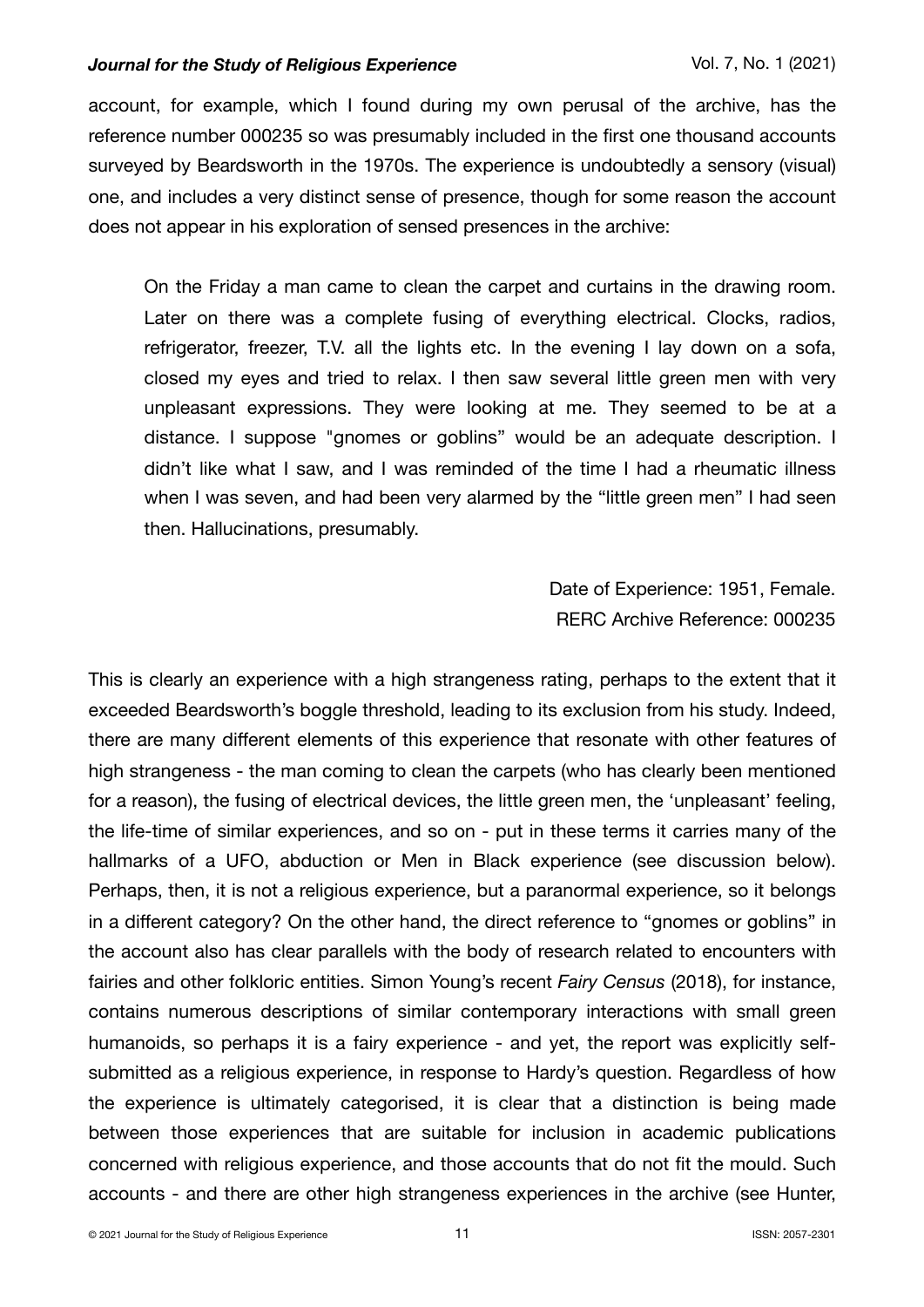2019 for a couple of other examples) - are unlikely to be found in scholarly research publications because of their high strangeness rating. To use Charles Fort's terms they become 'damned data' - even in an already damned field like parapsychology or religious experience research.

# **The Numinous, The Weird and the Oz Factor**

There are, however, some investigators from the canon of academic research on extraordinary experience who have commented on the deep weirdness that underlies many such experiences. The German theologian Rudolf Otto (1869-1937), for example, is famous for his notion of the 'numinous' experience as the foundational religious impulse. Otto suggested that the sense of the numinous is conjured through our interactions with what he terms "the wholly other" - "something which has no place in our scheme of reality but belongs to an absolutely different one" (Otto, 1958, p. 29). For Otto the numinous experience was non-rational - pre-existing any kind of religious doctrine - but could be broadly understood through two overlapping characteristic 'feeling-responses' that he labelled *mysterium fascinans* and *mysterium tremendum,* the beautiful and frightening aspects of the numinous respectively. Otto also highlights the occasional tendency of numinous experiences to slip over into a state of what he calls "daemonic dread" - the *mysterium horrendum,* or the "negative numinous," which can be utterly terrifying for the experiencer. Otto elaborates on the dual-nature of the numinous in the following extract from his *The Idea of the Holy* (1958):

The feeling of it may at times come sweeping like a gentle tide, pervading the mind with a tranquil mood of deepest worship [...] It may burst in sudden eruption up from the depths of the soul with spasms and convulsions, or lead to the strangest excitements, to intoxicated frenzy, to transport, and to ecstasy. It has its wild and demonic forms and can sink to an almost gristly horror and shuddering […] It may become the hushed, trembling, and speechless humility of the creature in the presence of […] that which is a mystery inexpressible […] (Otto, 1958, p. 13).

Otto's emphasis on the 'wholly other,' the 'non-rational' and the numinous, effectively drew academic attention to some of the stranger features of religious experience - as well as to its darker dimensions - and his analysis is a good starting point for a scholarly approach to High Strangeness as a feature of extraordinary experience. The folklorist Peter Rojcewicz (1987) is another example of an academic researcher of extraordinary experience who has faced up to the highly strange and the wholly other, in particular in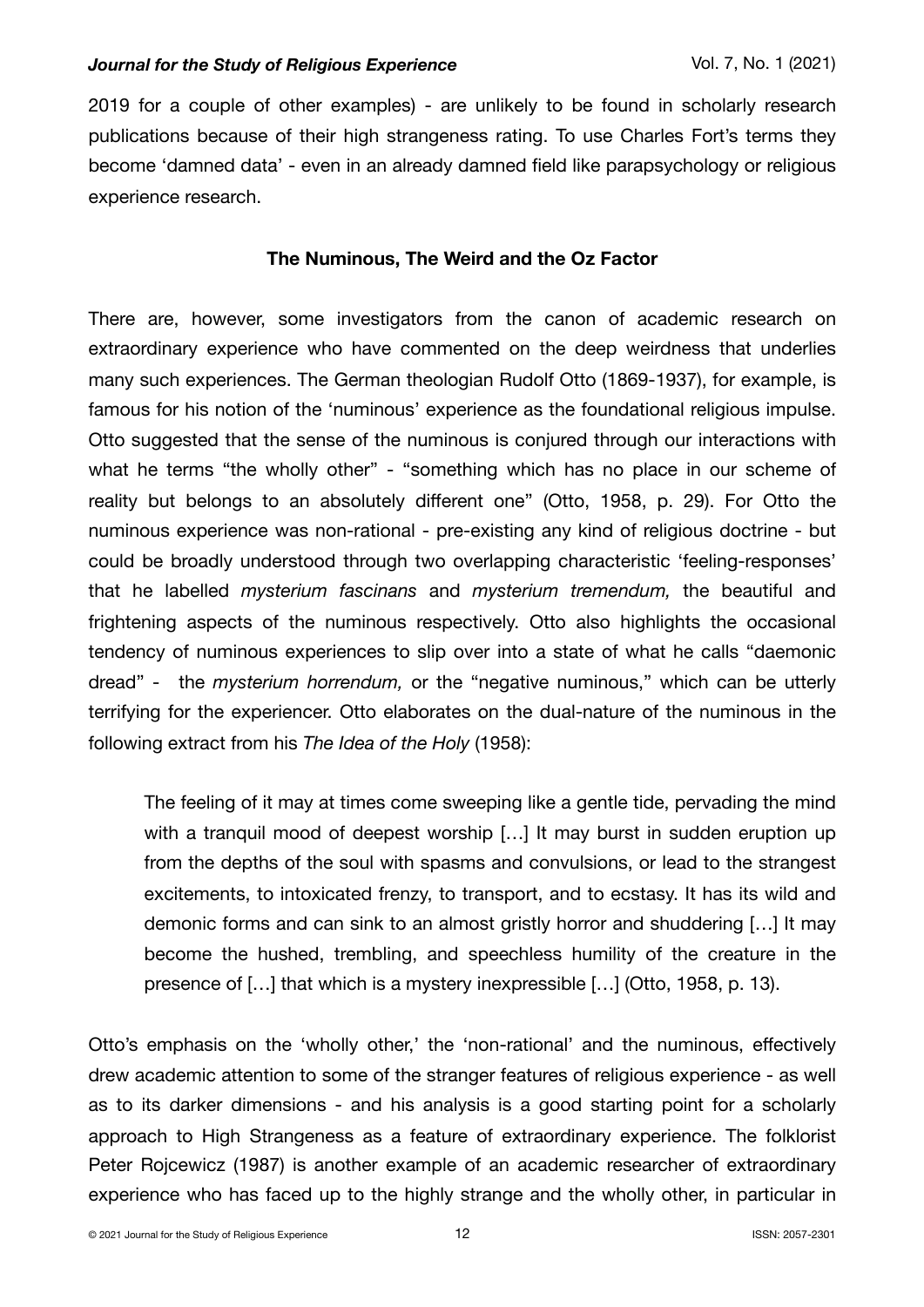his analysis of the bizarre Men in Black (MIB) as both a folk-tradition - a system of beliefs and narratives - and as a distinct kind of extraordinary experience. Take, for example, his summary of the highly unusual behaviour of the Men in Black, who have been reported mysteriously turning up to question and intimidate UFO experiencers since the 1950s:

Often dressed in black clothing that may appear soiled and generally unkempt or unrealistically neat and wrinkle-free, MIB have on occasion displayed a very unusual walking motion, moving about as if their hips were swivel joints, producing a gliding or rocking effect, often with the torso and legs seemingly moving off into opposite directions […] (Rojcewicz, 1987, p. 151).

Encounters with the MIB clearly have a very high strangeness rating, they are often surreal interactions and evoke the numinous in the sense of being simultaneously fascinating and frightening for the experiencer. These kinds of encounters are also frequently ignored. As Rojcewicz points out in his paper, such accounts are unlikely to be examined in the academic literature on extraordinary experiences or folklore, precisely because they are so weird. Although the word 'weird' is often used flippantly, the cultural theorist Mark Fisher (1968-2017) suggests instead that the 'weird' is - like Rudolf Otto's notion of the numinous - a very distinctive feeling-response resulting from an interaction with an anomalous stimulus, such as an encounter with the Men in Black. Fisher explains that:

[...] the weird is a particular kind of perturbation. It involves a sensation of wrongness; a weird entity or object is so strange that it makes us feel that it should not exist, or at least it should not exist here. Yet if the entity or object is here, then the categories which we have up until now used to make sense of the world cannot be valid (Fisher, 2016, p. 15).

This feeling of 'deep weirdness' runs through many of the varieties of anomalous experience - from ghost sightings and interactions with Bigfoot, through to angelic visitations and mystical visions. When approached from a comparative perspective, then, bizarre experiences such as encounters with the MIB reveal a number of features that connect them to broader motifs in the phenomenology of extraordinary and religious experience (Evans, 1987). For example, Rojcewicz gives a detailed narrative description of an MIB encounter given to him by an informant that includes an eerie sense of quiet stillness surrounding the interaction, reminiscent of what alien abduction researcher Jenny Randles has called the 'Oz Factor.' The Oz Factor is common to many paranormal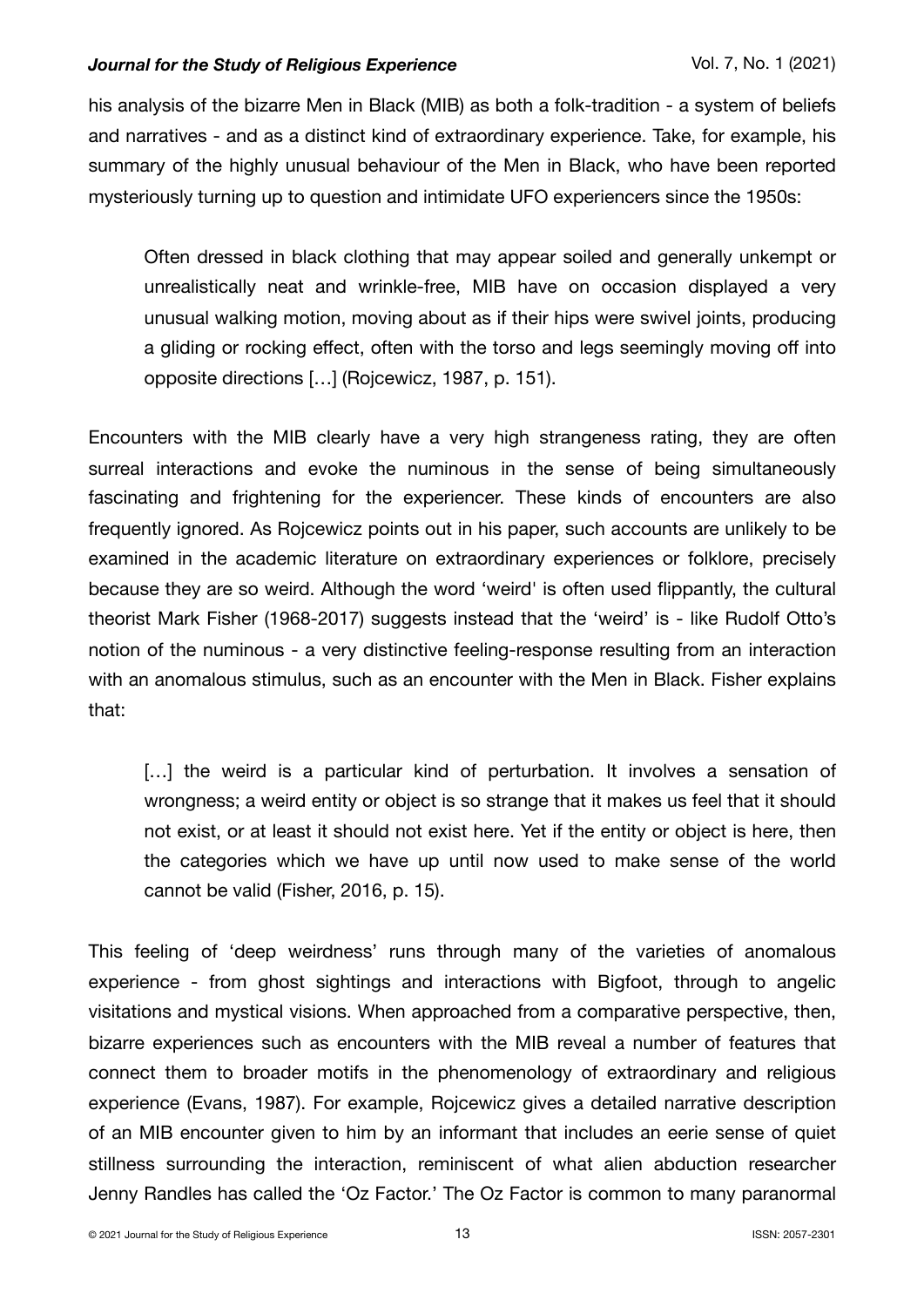experiences, and often precedes the climactic encounter - whether with a UFO in the sky, Bigfoot in the woods, a gnome-like entity in the garden or an angel in your bedroom. Randles defines it as:

[...] a set of symptoms [...] which [create] the impression of temporarily having left our material world and entered another dream-like place with magical rules […] It tells us […] most notably that the percipient has changed their state of consciousness […] The result is a dreamy and weirdly silent state of mind that is recognised as peculiar […] even though they do not appreciate what it implies (Randles, 1988, p. 22).

Rojcewicz's account also highlights the strange and awkward movements of the MIB as a trigger for this dreamlike state, and the growing sense of the *mysterium tremendum* that eventually engulfs the experiencer: "Within, say, ten seconds, great fear overwhelmed me and for the first time I entertained the idea that this man was otherworldly. Really, I was very frightened" (Rojcewicz, 1984, pp. 163). As a further illustration of these overlapping high strangeness traits: the following narrative was sent to me by an informant who was looking for help making sense of an extraordinary encounter he and a friend had while walking in the wilderness, not far from his friend's home. My informant has given permission for the following extracts from his initial message to me to be included in this paper. He explains how he and his friend were walking away from the house, down a path toward the surrounding woodland, when:

[...] both of us immediately saw something out of place [...] below about 30-40 feet away from us in between the trees [there was something] tall, white and three dimensional. It appeared to be completely white and soft like light, but it did not illuminate the trees or ground around it […] it was shaped in [an] upside down V or U […] It was so white that you could see the shadow being cast on it while it was swaying like it was a real animal […]

Instantly apparent in the context of this discussion is the anomalous 'sense of presence' noticed by my informant and his friend - both recognised 'something out of place' in their immediate environment. It is also, therefore, a shared experience, suggesting an objective anomalous presence in the woods. That the encounter was with a being of light is also a classical feature of many forms of religious experience. The unusual behaviour of the light itself - such as the fact that it did not illuminate the surrounding trees - is also a widely noted theme across a range of extraordinary experiences, including UFO encounters and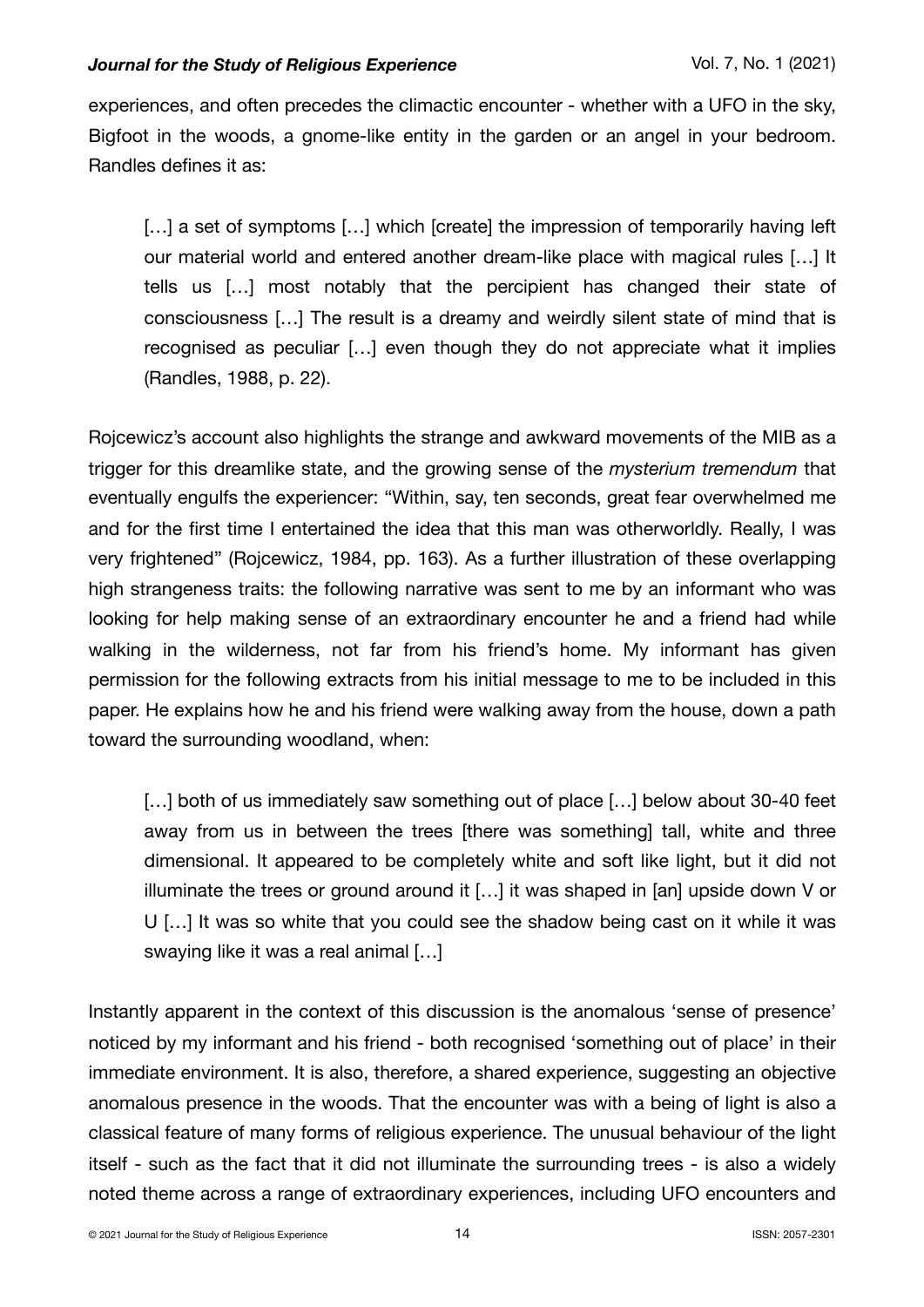near-death experiences, during which light often behaves in peculiar ways (cf. Fox, 2003; Puhle, 2013). Perhaps strangest of all is the bizarre shape of the entity - described as 'an upside down V or U' that swayed 'like it was a real animal.' The description is, to use Otto's terminology, of something 'wholly other.' My informant continues his description of the entity he and his friend witnessed:

[...] It was making creepy swaying movements with its (whole body) [...] It was moving left to right in a specific motion standing on the forest floor in the same area between the trees making absolutely no sound, and there was absolutely no wind. It was beautiful to look at but terrifying at the same time. We watched it in silence as it was swaying and I started to feel impending doom (the sinking feeling in your chest) "set in" and it felt like I was going to die or something bad was going to happen. I told my friend specifically "I don't like this", he agreed, and we immediately left the forest […]

This extract contains several features that further resonate with other elements of high strangeness experiences. The 'creepy swaying movements' of the entity, for instance, are reminiscent of the bizarre movements of the otherworldly MIB discussed above. The fact that there was "absolutely no sound, and there was absolutely no wind" recalls the 'Oz Factor' described by Jenny Randles in conjunction with UFO sightings and alien abductions; and Otto's sense of the dual-natured numinous is captured vividly in the the way that the swaying entity is described as 'beautiful to look at but terrifying at the same time,' with the experience gradually slipping into the feeling of 'impending doom' and Otto's *mysterium horrendum*. This is an account with a high number of anomalous information bits "each of which outrages common sense" (Hynek, 1979, p. 42). It is precisely this kind of knotting of elements that characterises high strangeness, but that also connects high strangeness experiences to other elements of extraordinary experience more generally. It is also this knotting together in a single account of numerous high strangeness threads that makes my informant's experiential narrative so compelling, as Mike Clelland suggests: "The more complicated the interwoven details, the more valid it seems" (Clelland, 2020, p. 44).

# **Conclusion**

'High Strangeness' was introduced into the discourse of paranormal research as a scientific term - by a scientist - as a framework for making sense of some of the most complex extraordinary experiences. As a scientific term, High Strangeness may have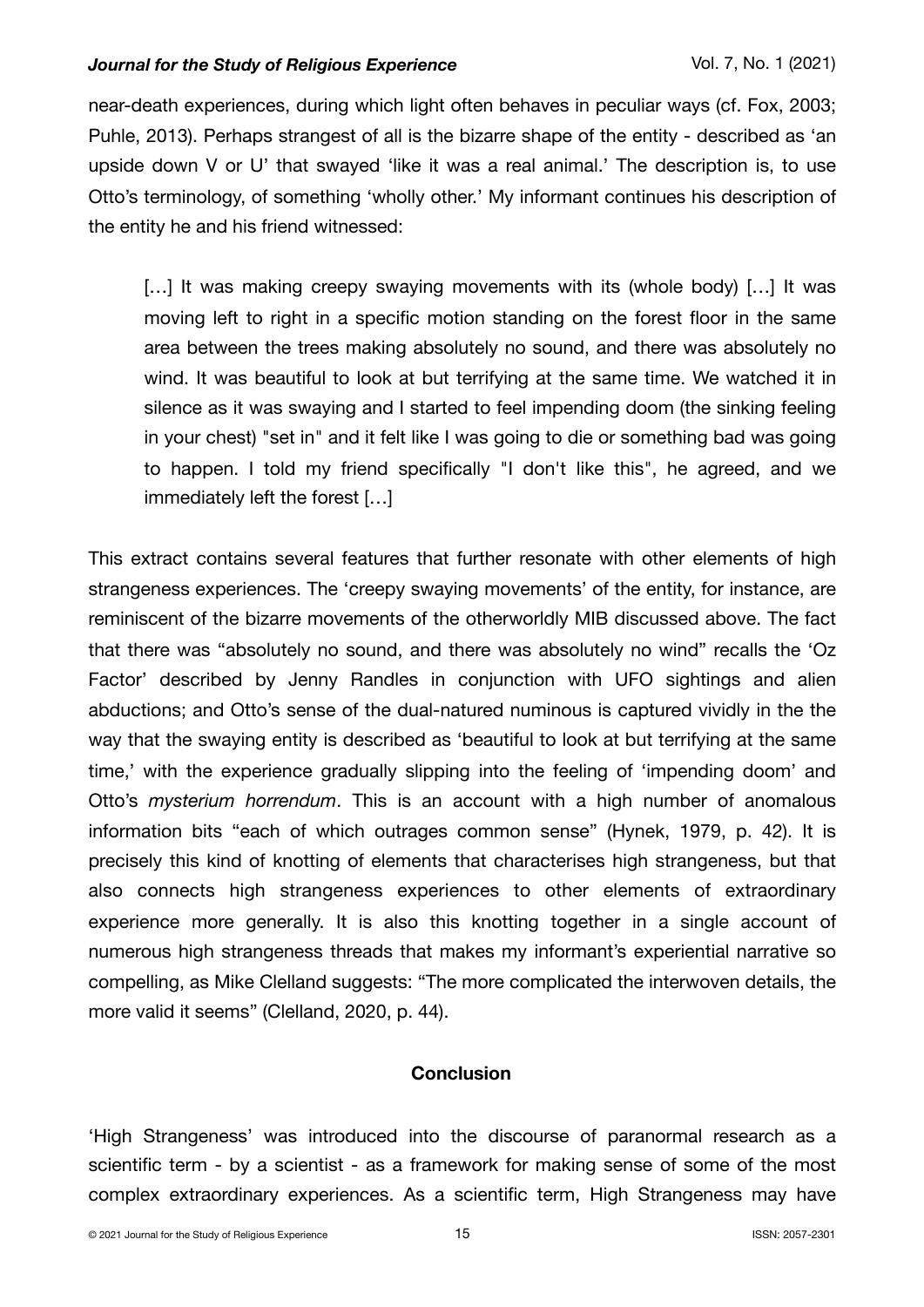broader usefulness in the wider study of extraordinary and religious experience. The high strangeness perspective encourages us to take seriously those elements of extraordinary experience that might seem bizarre or absurd, and to try to understand them in a comparative context. This may go some way towards helping to bridge the gap between popular Fortean perspectives on the paranormal and academic research on religious and extraordinary experience - revealing not only the threads that link the highly strange to established themes of religious experience, but also showing how elements of religious experience often tip over into the highly strange. High Strangeness, then, may not simply be a feature of outlying cases, as I suggested at the start of this paper, but may actually be a fundamental characteristic of extraordinary experiences more generally, and as such deserves wider scholarly attention.

## **Acknowledgements**

Thanks to Dr. Michael Grosso, Prof. Bettina Schmidt, Joshua Cutchin and Tony Eccles for their comments on an earlier draft of this paper.

# **References**

Beardsworth, T. (1977). *A Sense of Presence: The phenomenology of certain kinds of visionary and ecstatic experience, based on a thousand contemporary first-hand accounts.* Oxford: The Religious Experience Research Unit.

Clelland, M. (2020). *The Messengers: Owls, Synchronicity and the UFO Abductee*. Beneath the Stars Press.

Cutchin, J. & Renner, T. (2020). *Where the Footprints End: High Strangeness and the Bigfoot Phenomenon. Vol. 1: Folklore*. Red Lion, PA: Dark Holler Arts.

Evans, H. (1987). *Gods, Spirits, Cosmic Guardians: Encounters with Non-Human Beings*. Wellingborough: The Aquarian Press.

Fisher, M. (2016). *The Weird and the Eerie*. London: Repeater Books.

Fort, C. (2008). *The Book of the Damned: The Collected Works of Charles Fort*. New York: Jeremy P. Tarcher.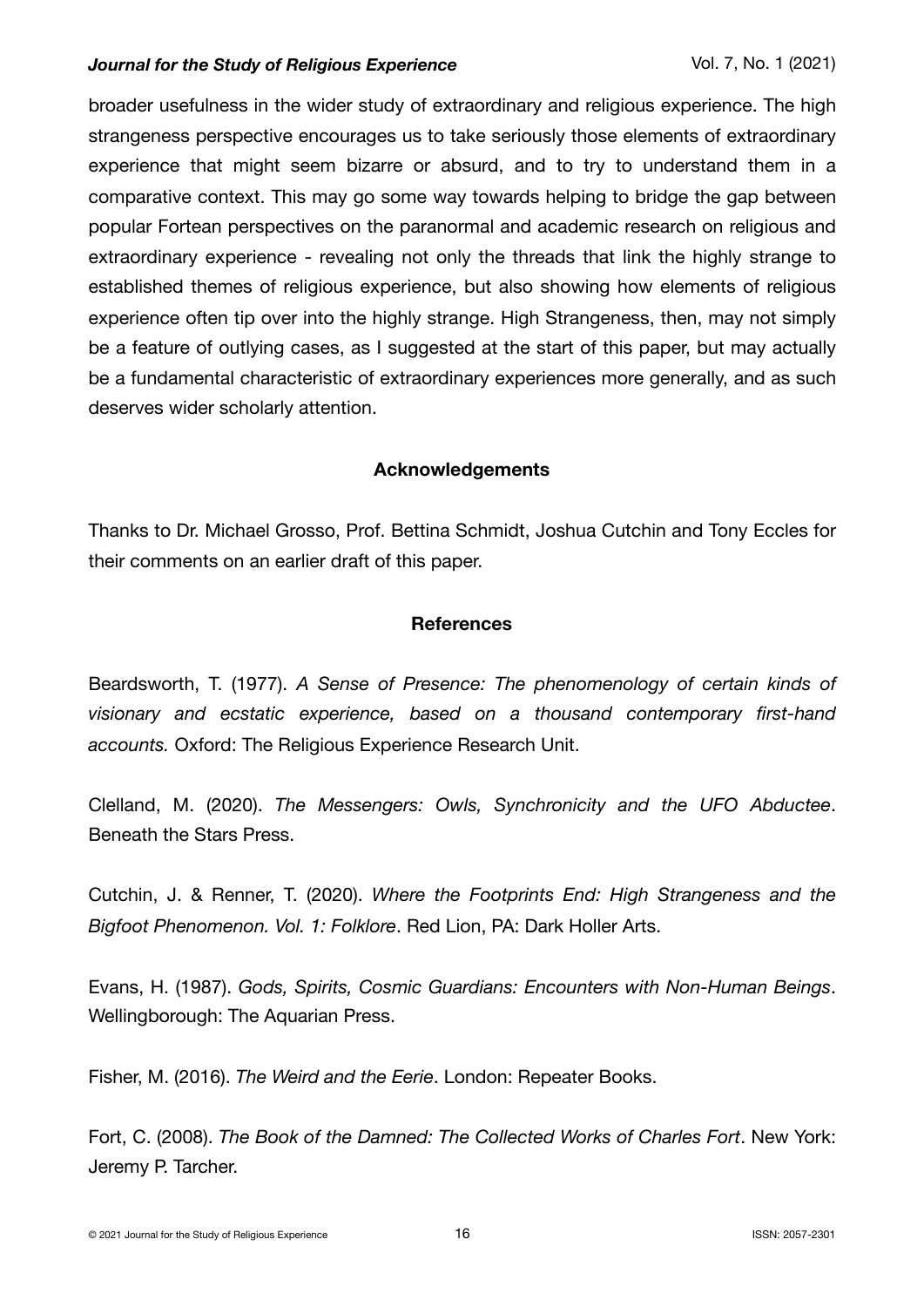Fox, M. (2003). 'Sharing the Light: An Analysis of RERC Archival Accounts Describing Shared Experiences of Unusual Light.' *RERC Second Series Occasional Paper 39*, pp. 1-16. Available Online: https://repository.uwtsd.ac.uk/id/eprint/451/1/RERC2-039-1.pdf [Accessed 23/02/2021].

Graham, R. (2017). *UFOs: Reframing the Debate*. Brighton: White Crow Books.

Hansen, G.P. (1991). 'D. Scott Rogo and his Contributions to Parapsychology.' *The Anthropology of Consciousness*, Vol. 2, No. 3, pp. 32-35.

Hardy, A. (2006). T*he Spiritual Nature of Man: A Study of Contemporary Religious Experience*. Lampeter: Religious Experience Research Centre.

Haynes, R. (1980). 'The Boggle Threshold.' *Encounter*, August 1980 Issue, pp. 92-96.

Hunter, J. (2019). 'Religious Experience and Ecological Participation: Animism, Nature Connectedness and Fairies.' *De Numine: The Journal and Newsletter of the Alister Hardy Trust*, No. 67, pp. 4-9

Hynek, J.A. (1979). *The UFO Experience: A Scientific Inquiry*. London: Corgi Books.

Keel, J.A. (1971). *Our Haunted Planet: Strange truths about the earth and its mysterious inhabitants*. London: Neville Spearman.

Keel, J.A. (2002). *The Mothman Prophecies*. London: Hodder & Stoughton.

Keel, J.A. (2013). *The Eighth Tower: On Ultraterrestrials and the Superspectrum.* Charlottesville: Anomalist Books.

Kripal, J.J. (2010). *Authors of the Impossible: The Paranormal and the Sacred.* Chicago: University of Chicago Press.

Kripal, J.J. (2011). *Mutants and Mystics: Science Fiction, Superhero Comics, and the Paranormal.* Chicago: University of Chicago Press.

Kripal, J.J. (2020). *The Flip: Who you really are and why it matters.* London: Penguin.